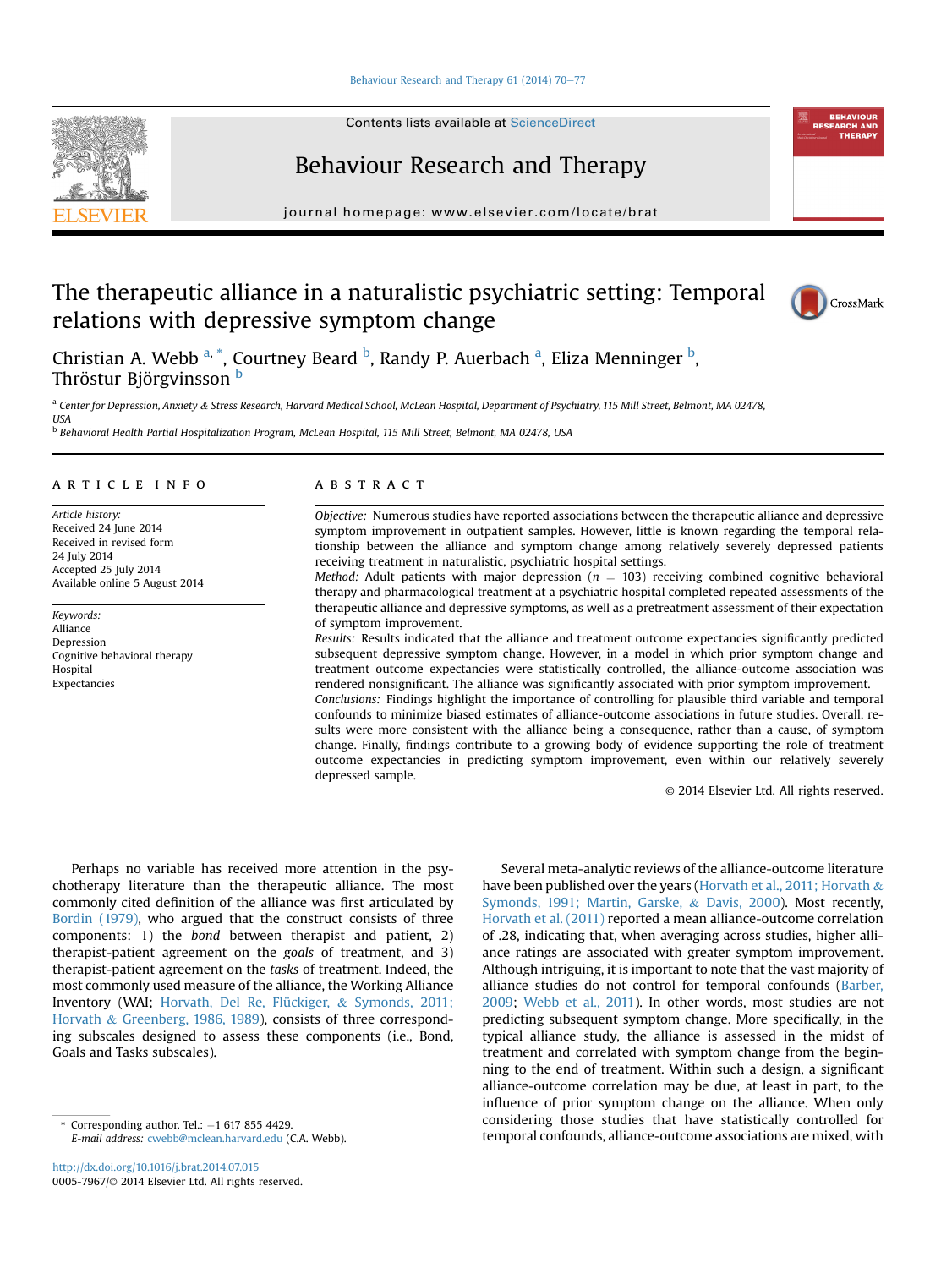some studies reporting that the alliance significantly predicts subsequent symptom change (e.g., Barber, Connolly, Crits-Christoph, Gladis, & Siqueland, 2000; Crits-Christoph, Gibbons, Hamilton, Ring-Kurtz, & Gallop, 2011; De Bolle, Johnson, & De Fruyt, 2010; Falkenström, Granström, & Holmqvist, 2013; Klein et al., 2003; Webb et al., 2011; Zilcha-Mano, Dinger, McCarthy, & Barber, 2013) and others failing to find such an association (e.g., DeRubeis & Feeley, 1990; Feeley, DeRubeis, & Gelfand, 1999; Puschner, Wolf, & Kraft, 2008; Strunk, Brotman, & DeRubeis, 2010, Strunk, Cooper, Ryan, DeRubeis, & Hollon, 2012).

In addition, in the bulk of alliance-outcome studies, ratings of the alliance are based on a single, or just a few, sessions (typically only assessed in the early phase of treatment; see Horvath et al., 2011). Studies using such designs implicitly assume that ratings of the alliance at one, or a few, sessions adequately represent the state of the alliance throughout treatment. A single-session "snapshot" may be sufficient to accurately capture the strength of the alliance. However, if the alliance is relatively unstable over the course of a given treatment, ratings based on only one or a few early sessions would yield unreliable estimates and, consequently, would likely result in relatively weak alliance-outcome associations. In addition, within these studies assessing the alliance at one or a few timepoints, alliance ratings are typically correlated with symptom change over the entire course of treatment, which may fail to capture the shorter-term impact of alliance on symptom improvement. Repeated alliance and symptom assessments over the full course of treatment would allow for a more comprehensive and fine-grained, as well as statistically powerful, test of allianceoutcome associations.

Third, the vast majority of alliance research is conducted within the context of outpatient settings or in carefully controlled clinical trials. Despite the vast body of alliance research published to date, we know surprisingly little about the extent to which the alliance predicts depressive symptom improvement among more severely depressed patients receiving treatment in naturalistic, "real-world" psychiatric settings. Research examining predictors and processes of depressive symptom change in such real-world treatment contexts, in which patients are not carefully selected based on inclusion/exclusion criteria inherent to clinical trials, are critical to informing our understanding of the mechanisms that account for symptom improvement in these naturalistic settings and to compliment data derived from trials.

The goal of the present study was to test the association between the alliance and symptom improvement in a sample of depressed patients while addressing the above mentioned gaps and limitations of prior alliance research. Specifically, we examined the association between the alliance and symptom change in 1) a naturalistic psychiatric setting treating severely depressed patients, while 2) statistically controlling for temporal confounds and 3) assessing both the alliance and depressive symptoms at multiple timepoints throughout treatment. In addition to controlling for temporal confounds, we also wanted to control for plausible third variable confounds of alliance-outcome associations. One can speculate about a number of possibly relevant third variable confounds. However, as others have highlighted, prior symptom change may be one particularly important variable for which to control in alliance-outcome research (Barber et al., 2000; Strunk et al., 2012). Namely, insofar as prior symptom change predicts both subsequent symptom change and alliance scores, it may represent an important third variable for which to control. Indeed, Strunk and colleagues found that the alliance significantly predicted subsequent symptom change in a sample of depressed outpatients. However, in a model in which prior symptom change was statistically covaried, the alliance-outcome association was no longer significant.

Similarly, to the extent that patient expectations of symptom improvement (i.e., treatment outcome expectancies) predict both stronger alliances and better treatment outcomes, they may also serve as an important third variable for which to statistically control. As stated by de la Fuente-Fernandez et al. (2001), "the simple act of receiving any treatment (active or not) may, in itself, be efficacious because of expectation of benefit" (p. 1164). Indeed, placebo processes, including the role of treatment outcome expectancies, have received an increased amount of attention in the depression literature in recent years (e.g., Fournier et al., 2010; Kirsch, 2010). Prior research has found that relatively more optimistic treatment outcome expectancies predict greater symptom improvement in depression treatment, including cognitive behavioral therapy (CBT; e.g., Meyer et al., 2002; Webb, Kertz, Bigda-Peyton, & Björgvinsson, 2013). Treatment outcome expectancies have also been shown to be positively correlated with alliance ratings (Constantino, Arnow, Blasey, & Agras, 2005; Joyce et al., 2003; Meyer et al., 2002). Thus, both prior symptom change and pretreatment expectancies may represent two important variables worth statistically controlling in models testing alliance-outcome associations.

As is typically the case in naturalistic psychiatric settings representing higher levels of patient care than outpatient treatment (e.g., inpatient, residential, partial hospitalization units), the psychiatric unit from which the current sample was drawn involved treatment from a multidisciplinary team  $-$  including psychologists, psychiatrists, case managers, social workers, occupational therapists and psychiatric nurses  $-$  providing group and individual therapy, as well as pharmacological treatment (see Participants and Treatment Setting below for details). In contrast, most prior research testing the association between alliance and treatment outcome has been based on individual, one-on-one psychotherapy in outpatient settings. Accordingly, given that patients received their treatment from a psychiatric team rather than a single individual therapist, the alliance with the treatment team as a whole was assessed. Although results from such research may not generalize to traditional outpatient settings, at the same time, the bulk of the alliance-outcome literature to date may not generalize to more acute settings (inpatient, residential, partial hospitalization units), which represent highly utilized  $-$  yet understudied  $-$  levels of psychiatric care.

We hypothesize that the alliance will significantly predict subsequent depressive symptom change in our sample (Hypothesis 1a). However, after controlling for prior symptom change and treatment outcome expectancies, the association between the alliance and subsequent symptom change will no longer be significant (Hypothesis 1b). In addition, we expect that the alliance will be significantly positively correlated with prior symptom improvement (Hypothesis 2). Finally, informed by prior research, we hypothesize that patient treatment outcome expectancies, assessed pretreatment, will predict greater symptom change (Hypothesis 3).

## Method

#### Participants and treatment setting

Participants were patients receiving treatment at the Behavioral Health Partial (BHP) Hospital Program, a partial hospitalization unit at McLean Hospital (Belmont, MA), a Harvard Medical School teaching hospital. To be included in the present study, patients had to be admitted to the BHP and complete the assessment battery described below. Inclusion criteria were that patients met criteria for a current, diagnosis of Major Depressive Disorder, excluding Bipolar Disorder (i.e., current or past Manic/Hypomanic episode), or a current or past Psychotic Disorder. A total of 103 patients (ages